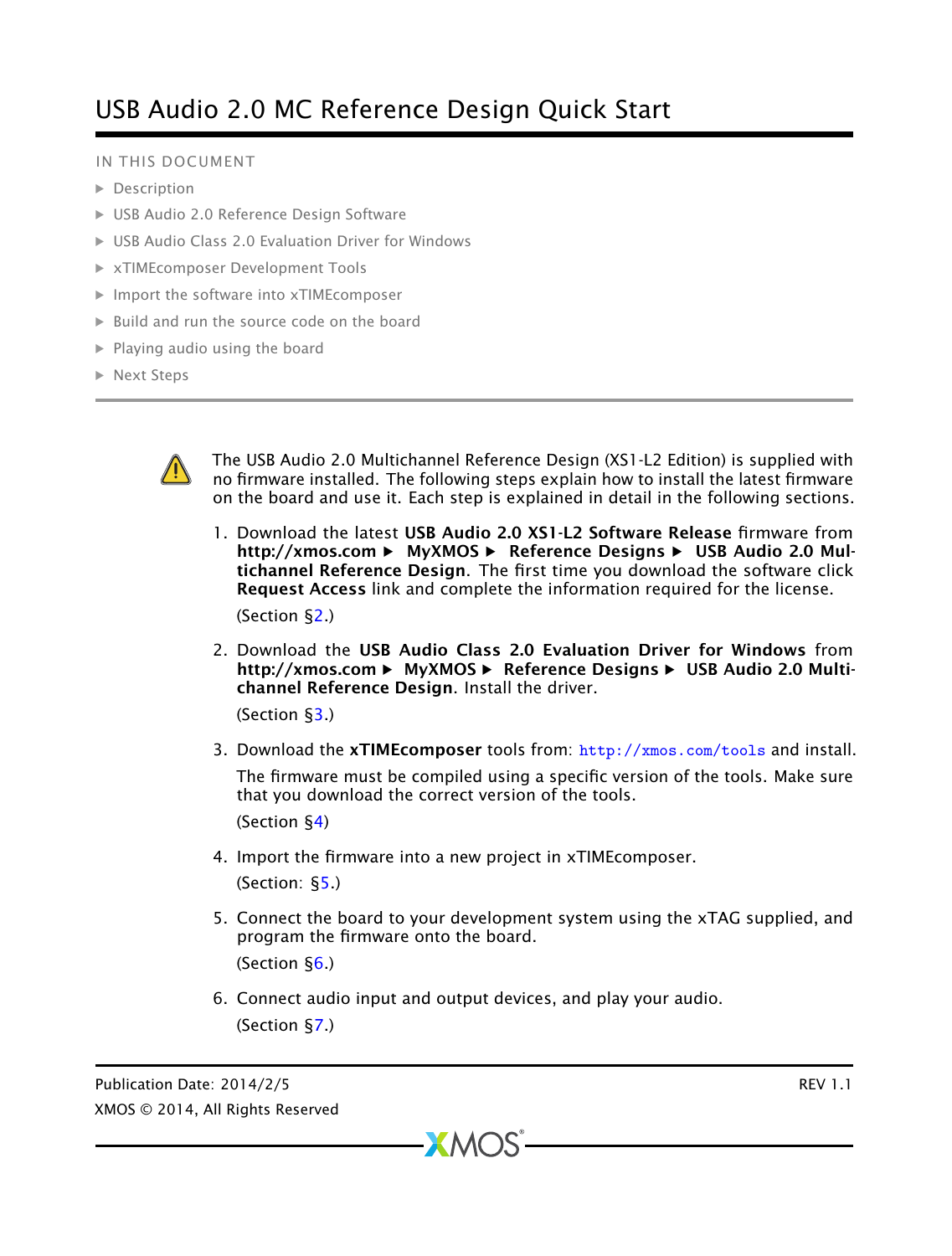# 1 Description

<span id="page-1-0"></span>The USB Audio 2.0 Multichannel Reference Design (XS1-L2 Edition) is a hardware reference design for a multi-channel USB audio interface using the XMOS XS1-L16 multicore microcontroller. It contains a single XS1-L16 device enabling implementation of a complete USB 2.0 high-speed device compliant with release 2.0 of the USB Audio Class specification.



Figure 1: USB Audio 2.0 MC reference design board

> The XS1-L16 device communicates with the USB host via a ULPI USB transceiver at the 480Mb/s high-speed rate. The XS1-L16 controls the streaming of audio data over the USB connection and direct I2S interface to the audio CODEC, digital streams and MIDI communications. Multiple additional functions (for example Mixers/DSP) can be implemented by modifications to the standard software.

> An xTAG debug adapter can be connected to the development board to provide a JTAG interface from your development system. To program the board you need to download the xTIMEcomposer Development Tools from the XMOS website.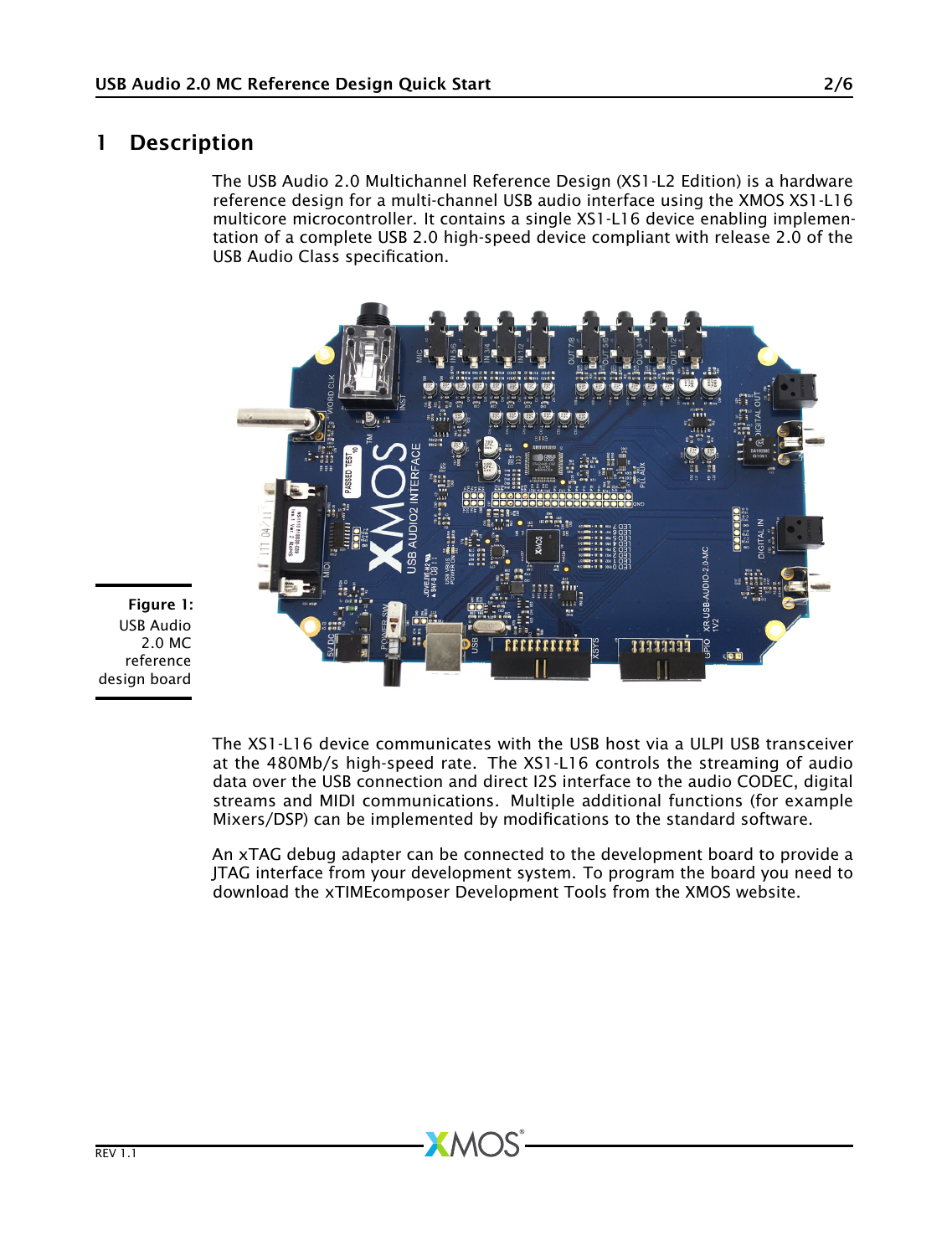#### 1.1 Connectors

The diagram below shows the layout of the connectors on the board:



 $X$ M $(S)$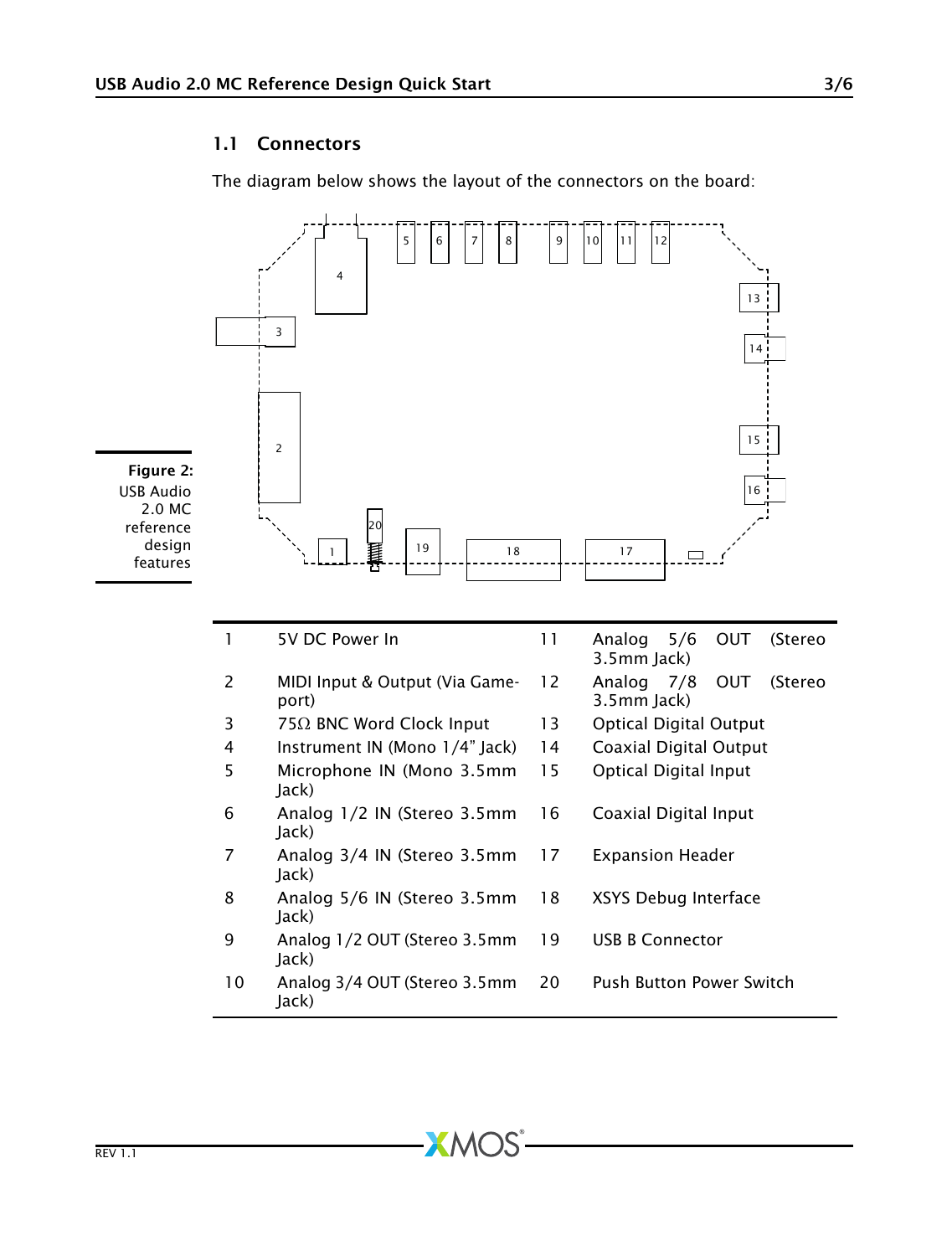# 2 USB Audio 2.0 Reference Design Software

<span id="page-3-0"></span>The latest USB Audio 2.0 Reference Design software is available free of charge from XMOS.

The first time you download the software you need to register at:

<http://www.xmos.com/>

To download the firmware:

- 1. Go to MyXMOS ► Reference Designs ► USB Audio 2.0 Multichannel Reference Design and click Request Access next to *USB Audio 2.0 XS1-L2 Software Release*.
- 2. Complete the Software Request form and click Submit.
- 3. Download the software when prompted.

The software is distributed as an Eclipse archive that you can import into xTIMEcomposer Studio.

Alternatively you can contact your local sales representative for further details:

<span id="page-3-1"></span><http://www.xmos.com/products/distributors>

# 3 USB Audio Class 2.0 Evaluation Driver for Windows

Apple OSX version 10.6.4 and above natively supports USB Audio Class 2.0 – no driver install is required.

Windows, however, only provides support for USB Audio Class 1.0. To use a USB Audio Class 2.0 device under Windows requires a driver. XMOS therefore provides a free Windows USB Audio driver for evaluation and prototyping, a free stereo-only driver for production, and a path to a more feature-rich multichannel production driver from our partner Thesycon.

The evaluation driver is available from:

<http://www.xmos.com/published/usb-audio-class-20-evaluation-driver-windows>

Further information about the evaluation and production drivers is available in the *USB Audio Class 2.0 Windows Driver Overview* document available from:

<http://www.xmos.com/published/usb-audio-20-stereo-driver-windows-overview>

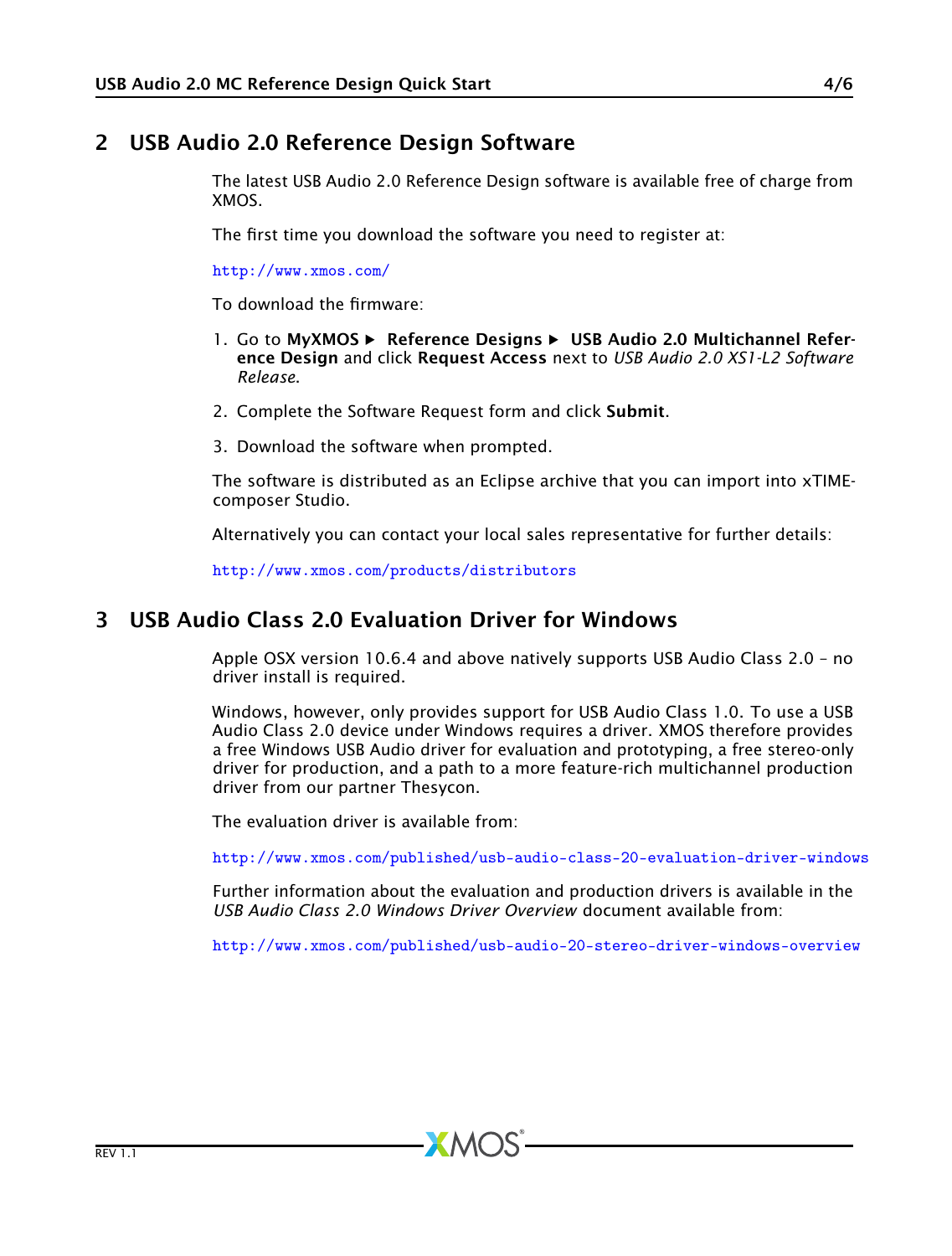### 4 xTIMEcomposer Development Tools

<span id="page-4-0"></span>The xTIMEcomposer tools provide everything you need to develop applications for xCORE multicore microcontrollers. xTIMEcomposer Studio is a graphical environment for the tools based on the Eclipse platform, or the tools can also be driven from the command-line. The tools can be downloaded free of charge from:

<http://www.xmos.com/tools>



The firmware must be compiled using a specific version of the tools. Make sure that you download the correct version of the tools. Older versions of tools are available from:

<http://www.xmos.com/products/design-tools-archive>

Information on using xTIMEcomposer, including installation is provided in:

<span id="page-4-1"></span><http://www.xmos.com/published/xtimecomposer-user-guide>

### 5 Import the software into xTIMEcomposer

- 1. Start xTIMEcomposer and select a workspace.
- 2. Choose File > Import.
- 3. Double-click the General option, select Existing Projects into Workspace and click Next. (Do not select the Archive File option as this results in different behavior.)
- <span id="page-4-2"></span>4. Browse to the USB Audio 2.0 Reference Design Software archive (ZIP file) and click Open to import the source code.

### 6 Build and run the source code on the board

The xTAG included with the board provides a high speed, low latency bridge between USB on the host and fast JTAG connection on the development board.

- 1. Click the **Build** button to compile the project.
- 2. Make sure that the board is connected to your development system using the xTAG debug adapter.
- 3. Click the Run button to load the compiled project onto the attached board.

 $XMOS$ 

Further details on how to build the project, load it onto the board and debug the mode is contained in the *xTIMEcomposer User Guide* (<http://www.xmos.com/published/xtimecomposer-user-guide>).